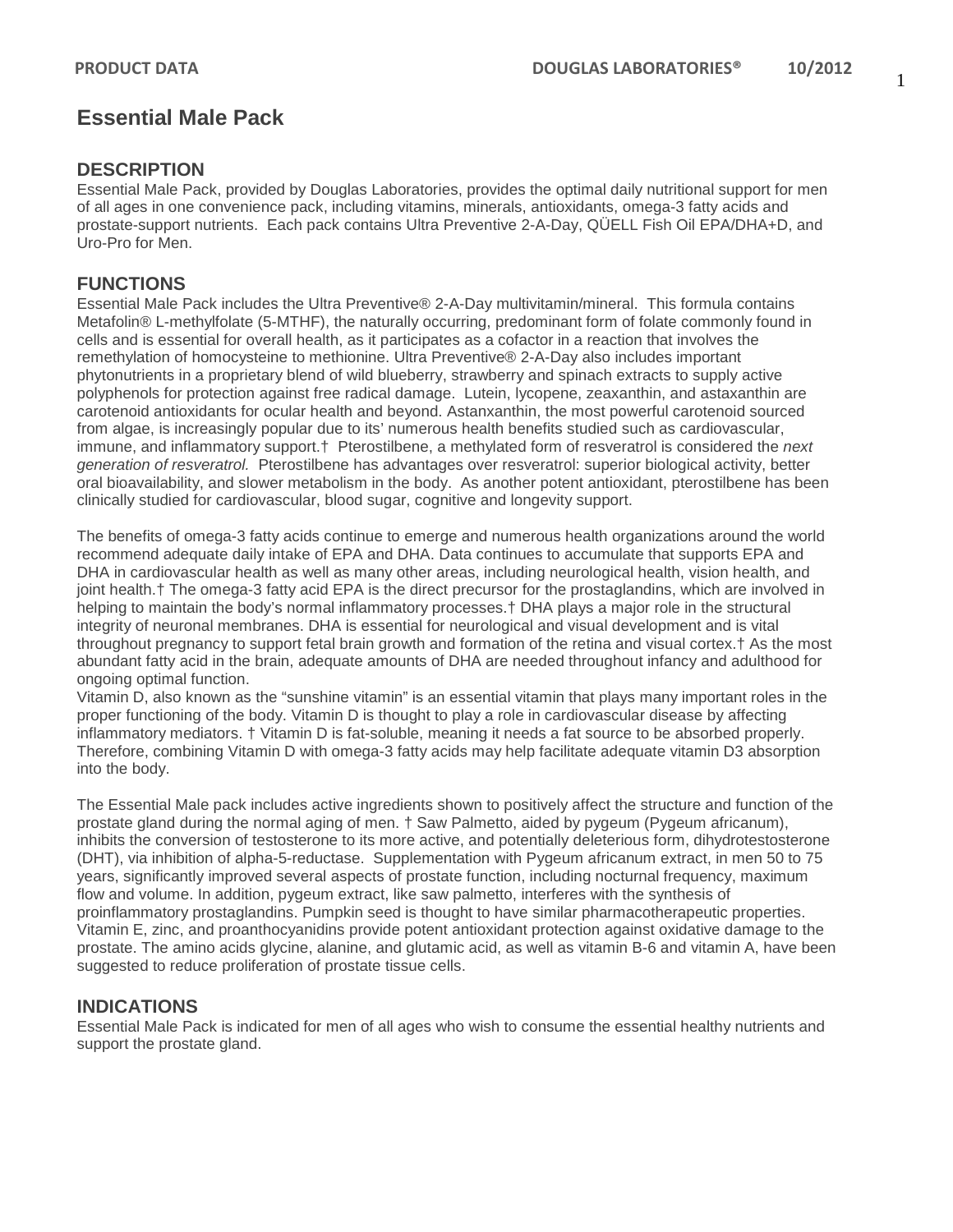# **Essential Male Pack**

## **FORMULA (#66359)**

| 1 Pack Contains:                                                                       |  |
|----------------------------------------------------------------------------------------|--|
|                                                                                        |  |
|                                                                                        |  |
| (as natural beta-carotene and vitamin A acetate)                                       |  |
| Vitamin C (as Ascorbic Acid)  120 mg                                                   |  |
|                                                                                        |  |
|                                                                                        |  |
| (as d-alpha tocopheryl succinate)                                                      |  |
|                                                                                        |  |
| Riboflavin (as Riboflavin-5-phosphate) 10 mg                                           |  |
|                                                                                        |  |
|                                                                                        |  |
| (as Pyridoxine HCI/Pyridoxal-5-phosphate)                                              |  |
| Folate (as L-methylfolate, Metafolin®)  400 mcg                                        |  |
| Vitamin B-12 (as methylcobalamin) 250 mcg                                              |  |
|                                                                                        |  |
|                                                                                        |  |
| (d-calcium pantothenate)                                                               |  |
|                                                                                        |  |
| (as Calcium Citrate/Malate Complex)                                                    |  |
| Magnesium (as Magnesium Citrate) 25 mg                                                 |  |
|                                                                                        |  |
|                                                                                        |  |
| (as Opti-Zinc, monomethionine/from Zinc Picolinate)                                    |  |
| Selenium (as amino acid chelate)  100 mcg                                              |  |
|                                                                                        |  |
|                                                                                        |  |
| Chromium (as amino acid chelate) 120 mcg<br>Molybdenum (as amino acid chelate) 100 mcg |  |
|                                                                                        |  |
| Potassium (as Potassium Aspartate) 30 mg                                               |  |
| Omega-3 Supercritical CO2<br>Triglyceride Concentrate1,250 mg                          |  |
|                                                                                        |  |
| Providing:                                                                             |  |
| EPA (Eicosapentaenoic Acid)600 mg                                                      |  |
| DHA (Docosahexaenoic Acid)400 mg                                                       |  |
|                                                                                        |  |
| (berry, standardized to 30% fatty acids)                                               |  |
|                                                                                        |  |
| Pygeum africanum (standardized extract)                                                |  |
|                                                                                        |  |
|                                                                                        |  |
|                                                                                        |  |
|                                                                                        |  |
| (OPC 85+)                                                                              |  |
| Choline (as Choline Bitartrate) 60 mg                                                  |  |
|                                                                                        |  |
|                                                                                        |  |
|                                                                                        |  |
|                                                                                        |  |
|                                                                                        |  |
|                                                                                        |  |